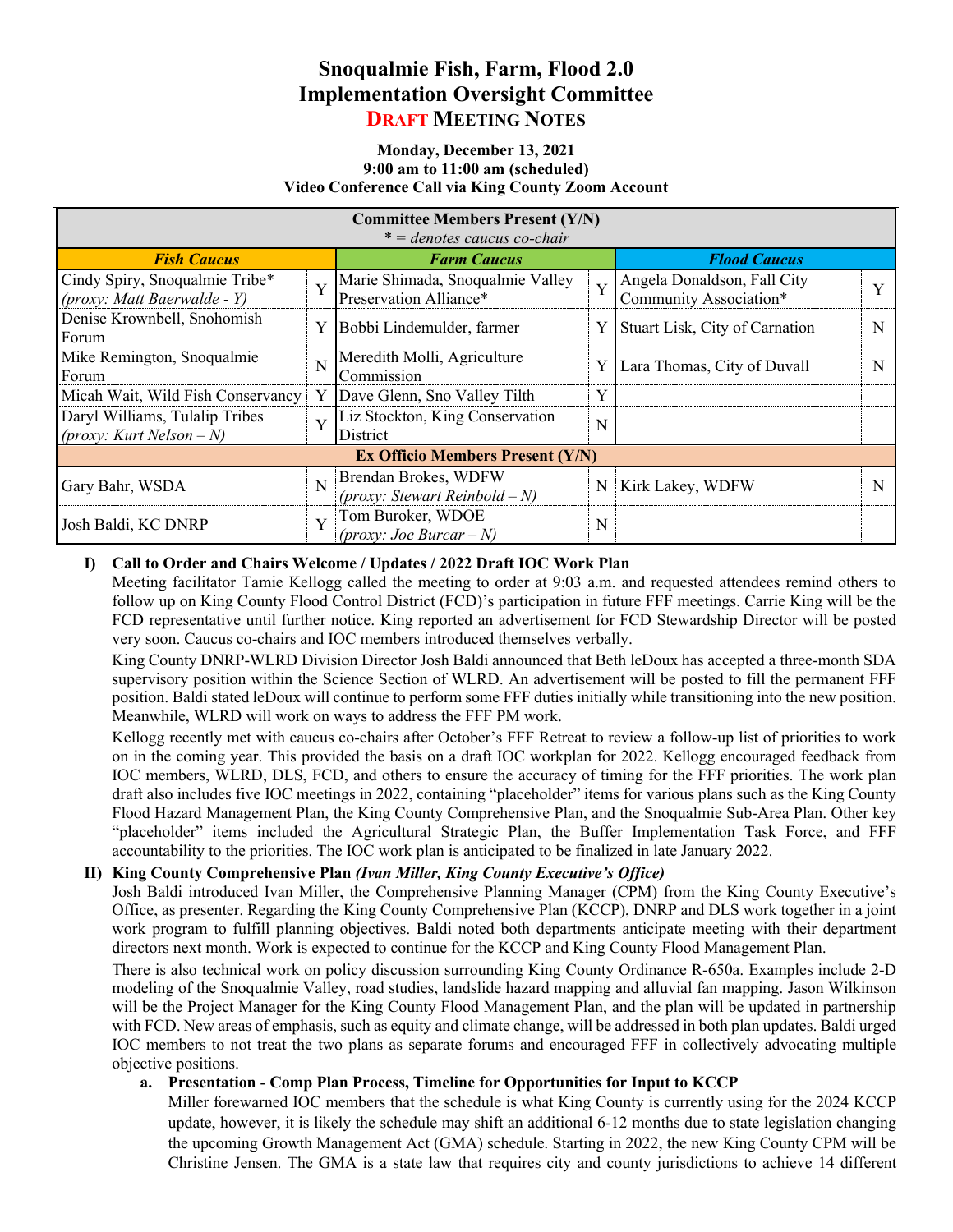planning goals in urban and rural growth. Comprehensive (comp) plans and processes are created to address urgent needs of the region such as affordable housing, amenities, and land preservation. King County addresses needs in both plans and individual policies in critical areas using best available science. Comp plans contain numerous elements via chapters ranging from land use to economic development and serves as a guide on how best to serve overall growth.

The KCCP is implemented in a variety of ways through developmental regulations, capital projects, and county policies, all of which need to be consistent with codes and policies within the plan itself. This comp plan is undergoing a statutory update as required by state law; the last update was in 2012. Major updates like this one occurs every four years; King County anticipates the 2024 update will provide opportunities for major changes.

The 2024 KCCP update is currently behind schedule due to employee transitions and the need for bidding for an ESI/SEPA consultant. Outreach and the establishment of the scope of work will begin in January 2022 and continue through May 2022. June 2022 will see the formation of the scope of work on the EIS and a public engagement plan, with the issuance of a public review plan and EIS draft by the end of 2022. January 2023 will initiate the public comment period, which will be taken to departments and subject matter experts to review and update into an executive plan and final EIS, transmitting to the KCC by June 2023. The KCC will then go to committee using a standard legislative process and develop possible striking amendments and environmental review processes for the next 6-8 months. Finally, if state legislature extends the GMA deadline, the 2024 KCCP update is expected to be adopted by December 2024.

#### **b. Q & A from IOC Members**

• **Q:** Will King County consider a full report of growth maximum targets for rural areas as part of the update? **IM:** King County does not establish growth targets for rural areas. We assume there is a growth increment in those areas, but not targets. There is typically an overall growth of 3% in rural areas. Over 90% of growth is in the cities with the remainder in unincorporated urban areas, assuming possible growth in a rural area. Cities are growing up, not out, with some zoned at low densities, which could increase after annexation.

• **Q:** Are growth averages on a ten or twenty-year cycle? **IM:** Twenty. The next round of targets reaches out from 2019 to 2044. They need to be twenty years beyond the date of the KCCP update.

- **Q:** How do we handle present conflicts such as moratoriums while we wait for KCCP updates? **IM:** Code enforcement is currently stretched thin, but if it's that type of issue, please contact me or Jesse Reynolds for any sub-areas or Josh Baldi for any policy issues. Annual updates are done in addition to the major updates with the option to fix current issues, but we may not choose to do that if it's a countywide issue.
- **Q:** How granular might some of these policies become? Are policies like buffer widths included in the KCCP or some other sub-plan?

**IM:** Probably a sub-plan. Policies are broader and any details are typically in a functional plan or code. The real policy question is: do the policies in the KCCP provide King County the flexibility it needs for more certainty? We need to make sure we're consistent with state requirements. If we have the affordability, we can have more stringent regulations.

- **Q:** What do you see as the best way to receive input on the KCCP by nonprofits? **IM:** A variety of different ways are good. I recommend getting on the mailing list to track what's happening, you don't have to wait for a public comment period. You can write a separate letter and send it to all King County Council (KCC) members and the Executive. It is important to show up and testify when the plan is at a KCC committee meeting as it is the most effective with councilmembers.
- **Q:** Between now and the end of the public comment period in May 2022, is feedback useful or expected? IM: January to May 2022 is when we will be receiving feedback and where the scope of work and environmental impact statement (EIS) will be established. From May 2022 until the end of the year, research and analysis will be done, but there will be additional opportunities for input. By January and February 2023 and a draft plan and EIS have been written, then the formal comment period begins.
- **Q:** How do you see this multi-interest group providing feedback to you? Is it a formal or informal process? **IM:** It is formal. Department heads will come forward with their ideas and updates, then it will go through the Executive process, the Executive provides input, and then KCC reviews adopts it. Staff will check in with the KCCP manager throughout the process. It is important to comment during the first draft. After transmittal in June 2023, it is at KCC, then staff can connect you with KCC members.
- **Q:** Can you explain the public process occurring in 2022 and 2023? **IM:** Currently, these are generic placeholders for the following: Quarter 4 (Q4) of 2021 is the scope announcement, Q1 of 2022 is developing the scope with KCC, then the scope is adopted in Q2 of 2022. Q3 to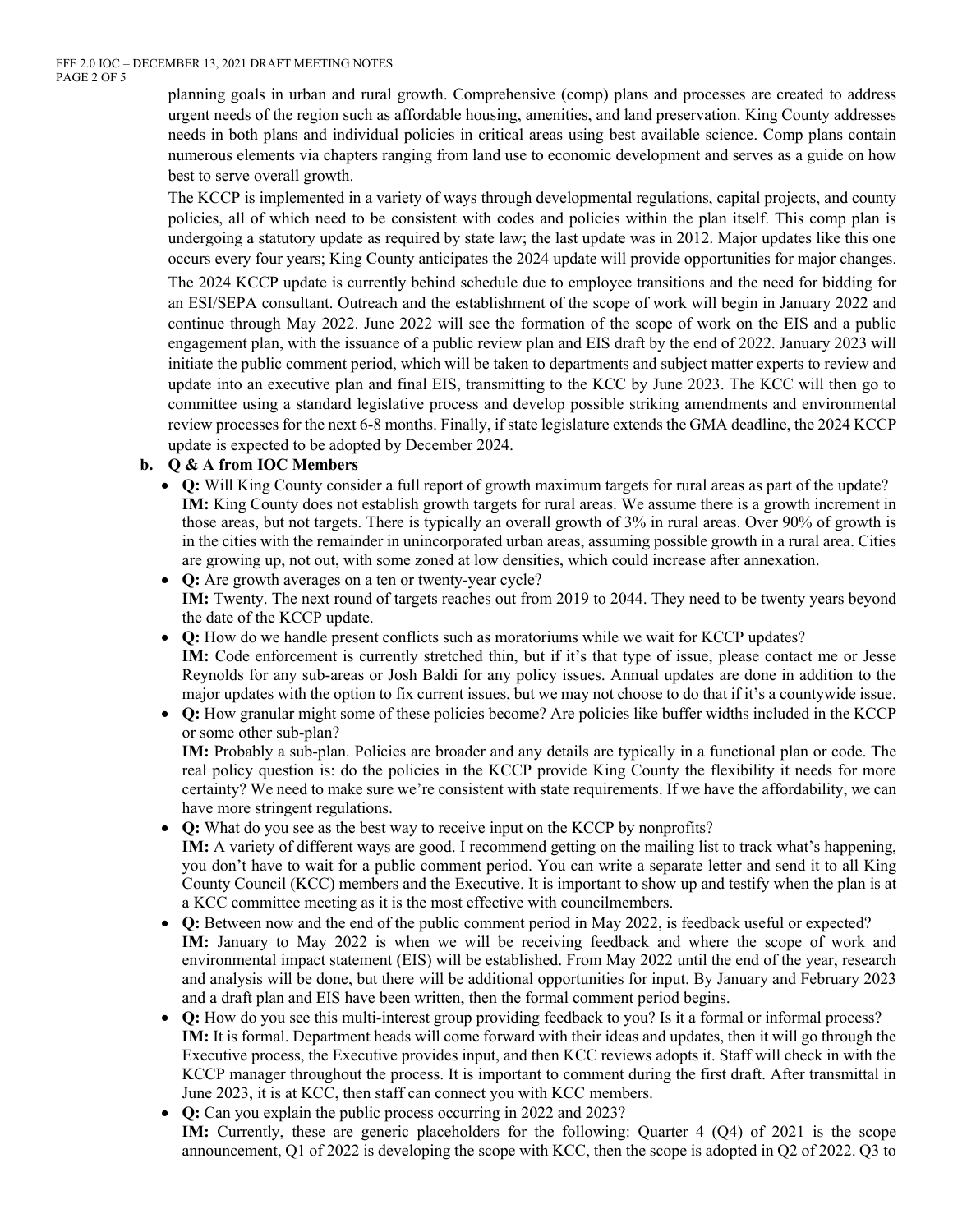Q4 of 2022 is the drafting of the KCCP and EIS and outreach. The final Executive plan and EIS will be revealed Q1 or Q2 of 2023, where it will go to the KCC committee from Q3 to Q4 of 2023. Finally, the KCCP is adopted by Q2 of 2024.

- **Q:** Is it correct that if a topic is not in the motion of the scope, it cannot be discussed in the KCCP motion? **IM:** That is not correct. That would be true in midpoint update, but not in a statutory update. Issues can come up as we are doing the work and we can adjust accordingly.
- **Q:** Where are things at currently with King County? Can what is currently being proposed change? **IM:** We currently do not have the list because we haven't contacted other departments yet. There will be some issues on climate change, mitigation, and resiliency. There is a lot on homelessness and affordable housing, particularly for low-income, as part of a state requirement. Social equity is another issue, not I am not sure how much will be policy.
- **Q:** Will there be new sections or policies to the KCCP or changes to existing sections? **IM:** They are changes to existing sections. Climate change affects everything and affects the entirety of the plan. Social equity and affordable housing will be in the housing chapter. There is a lot of need for code updates, and I can see those adjustments.
- **Q:** Do you go back to older versions of the KCCP and compare to see what you've accomplished? How can you strategize priorities that are still outstanding and who prioritizes everything? **IM:** In terms of the KCCP, it is a balancing act. Everything is subject to appeal. Things like policy framework, zoning, or critical areas won't be touched. We are trying to strategically streamline the plan because it has gotten so big and there is a lot of outdated language. One thing going to be released in 2022 is our first KCCP measures report to give a snapshot of how things are working. In terms of prioritizing, we implement through budget, code, and functional plans like open space plans. Action items require individual studies.

## **c. IOC Next Steps to Support FFF Strategic Priorities into KCCP**

Tamie Kellogg invited caucus co-chairs and IOC members to measure their level of interest in FFF IOC's involvement in the KCCP and goals to coincide with said involvement. All IOC members expressed a medium to medium-high interest in participating in KCCP updates. Caucus co-chairs and their members for each group proposed the following goals:

- Flood: Stay engaged and interested in the process and have each caucus review chapters pertinent to FFF, specifically Chapters 3,5,8, and 11. Then, find areas where the IOC can advocate for caucus priorities in the KCCP update. After 3-6 months, caucuses will individually meet and discuss. A follow-up meeting with KCCP Manager Christine Jensen can then take place. The KCCP should not take priority over other FFF items, but in conjunction with them.
- Farm: Examine the information presented today and plan some feedback and ways to participate. Caucuses should receive updates from King County. An example of how the Agriculture Commission has contributed to the KCCP in the past includes: the KCCP Manager gathers all relevant issues for the commission and the commission establishes a committee to create comments for all docket items. These comments go the KCCP staff and Executive Constantine. When the KCCP is transmitted to KCC, the Ag Commission again reviews and comments.
- Fish: Stay engaged in areas that connect with FFF and form a subcommittee that tracks the KCCP process and coordinate with a sustainable land strategy. Also, the subcommittee should coordinate with Snohomish County's comp plan subcommittee as both counties face similar issues.

# **III) FFF Priorities 2022-2024 Gap Analysis for King County**

#### **a. WLRD Context**

Throughout the fall, IOC members and caucus co-chairs discussed various FFF priorities and milestones to achieve necessary goals and to ultimately provide content items regarding resource needs in a future letter to King County Executive Constantine. Tamie Kellogg referred to WLRD Director Josh Baldi to address context with current resources and budgeting. Baldi discussed the following areas:

• King County budget: There have been many economic implications due to the COVID-19 pandemic; however, due to a \$1.2 trillion federal infrastructure bill, new funding has been established. There are newlyelected members of the King County Council (KCC), which may affect county policy discussions. King County is currently in a dispute with WSDOT regarding the Surface Water Management fee (SWM), putting a monetary hole in the SWM base rate. No rate increase has occurred in the latest budget cycle. There have been many considerations regarding the rate. WLRD is corresponding with the Executive's Office on what is politically possible, but Executive Constantine has requested quick advancement on these considerations. Equity and Social Justice (ESJ), the Clean Water Healthy Habitat Initiative (CWHH), and the Strategic Climate Action Plan (SCAP) are also driving forces in WLRD's work on rate proposals. There is an anticipated modest increase in the rate around targeted priority issues.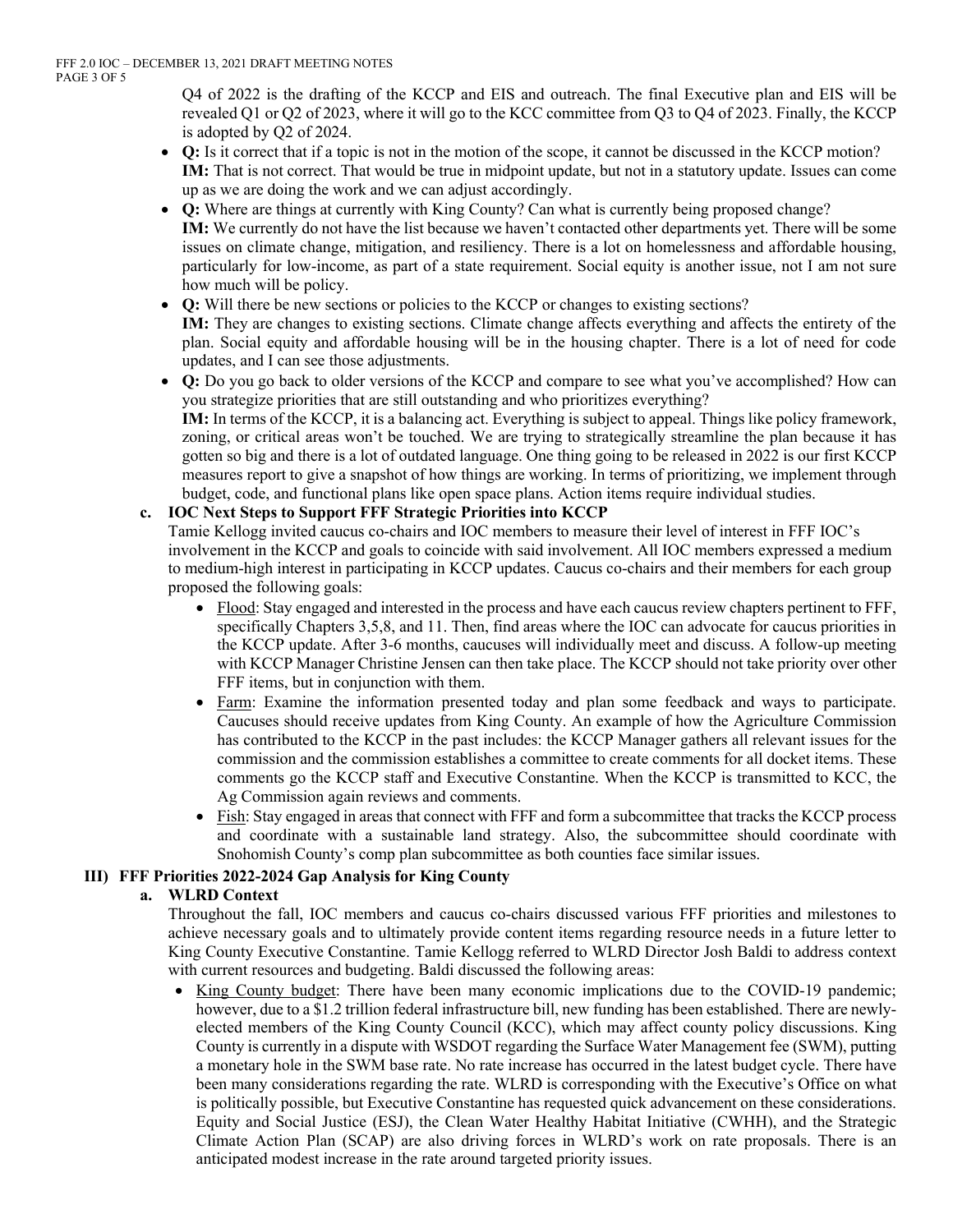- Internal budget process: This process will begin tomorrow (12/14) and will occur for the next six months to deliver a recommendation to the Executive's Office by the deadline on July 1, 2022. DNRP is collaborating with DLS through their joint work program to achieve mutual goals. Executive Constantine will forward his final decisions and budget recommendation to the KCC on September 27, 2022. After deliberation, the KCC will then approve items for the 2023-24 budget in late November 2022.
- Capacity gaps: The SWM is difficult to obtain as there are many competing needs and is just one method to add capacity. Other methods are capital investment strategies with FCD, targeted road investments and studies, and watershed management grants using FCD funding. New funding from FEMA and the federal infrastructure bill has allocated \$1 billion for fish passage; however, there is funding competition with Washington State. King County has completed a prioritized list of fish barriers to invest in with the help of various fish agencies, local tribes, and partners once funding is received. WLRD is also considering reprogramming existing resources to accommodate current priorities.
- Policy interpretation: Interpretations may either be near-term or long-term, and the pathway to obtain permits can be difficult. DLS has an obligation to follow existing code; however, WLRD is working with DLS to explore where code can be interpreted differently or changed to advance objectives though FFF. Baldi invited IOC members to provide feedback on moving forward.

## **b. Caucus Priority Input on Gap Analysis and Need for Resources**

Regarding gap analysis and need for additional resources, caucus co-chairs for each group presented the following from their respective caucus discussions:

- Flood: Two caucus priorities will be sunsetted. There are strong partners within King County making progress on roads and flood resiliency. However, a more resilient and integrated watershed management plan, more funding, and support outside of FFF are strongly desired as they would meet caucus needs.
- Farm: Questions were raised concerning items at risk for SWM fee dollars, "equity" overriding critical work, the need for a timeline for funding and staffing the priorities, and notifying caucuses when barriers are slowing work progress. Possible alternative funding from FCD and tribes for a fish biologist and keeping caucuses updated with yearly milestone timelines were also requested.
- Fish: The major gap for the caucus is staffing, specifically for an FTE basin steward and a fish biologist. Other issues included seeking funding for multiple projects, timelines, reporting on project progress and staffing, and developing minimums and incentives for the Buffer Task Force.

# **c. Discussion to Achieve Outcomes Not Currently Funded in County Budget**

Upon review of the IOC transmittal letter to Executive Constantine in June 2017, Libby Reed suggested formalizing the participation of FFF IOC partners; specifically, the Snoqualmie Valley Watershed Improvement District (WID). WID's involvement would encourage a cultural perspective and promotion of multi-benefit projects. Elissa Ostergaard proposed more availability of grant funding programs to fund more multi-benefit projects and more staffing capacity and capital project implementation from the FFF Project Manager. Finally, producing a funding strategy for fish habitat feasibility studies via a Project Coordinator was also considered.

# **d. Priority Topics for Letter to Executive**

The final priority topics for the transmittal letter are to include long-term funding, appropriate resources, and creating bigger funding strategies to complete FFF work.

#### **e. Next Steps and Timing for Draft Letter to Executive Constantine on Resource Needs**

Libby Reed stated the need for non-governmental organizations to participate in FFF IOC meetings. Daryl Williams offered to help with the letter to the Executive on the indicated possible funding strategies with funds from the recent federal infrastructure bill.

# **IV) Letter Requesting Participation of FCD in FFF**

Tamie Kellogg reviewed an updated draft letter by flood caucus co-chair Angela Donaldson and Beth leDoux to transmit to King County FCD Chair Dave Upthegrove requesting FCD's participation in FFF meetings. The draft letter is based in part on a previously submitted letter. IOC member Denise Krownbell recommended a small amendment to the letter to add the duration of each quarterly meeting (2-3 hours) to reflect the amount of time FCD's participation would be needed. Krownbell motioned to approve the letter for submission. Angela Donaldson seconded the motion, which was unanimously approved. Kellogg mentioned the letter will most likely be signed in January when co-chairs reconvene.

# **V) Next Steps/Follow-Up and Public Comment**

Beth leDoux is drafting the FFF project managers annual report to DNRP leadership to provide an update on work performed by FFF throughout 2020 and 2021. The report will be worked on the next couple of weeks and will be distributed to IOC members once completed. leDoux also announced that FFF will receive a Flood Hazard Management grant of \$320,000 for 2-D modelling of the Snoqualmie Valley. Over the next few months, FFF will also be entering into a contract with FEMA and hiring a contractor to do the modeling work.